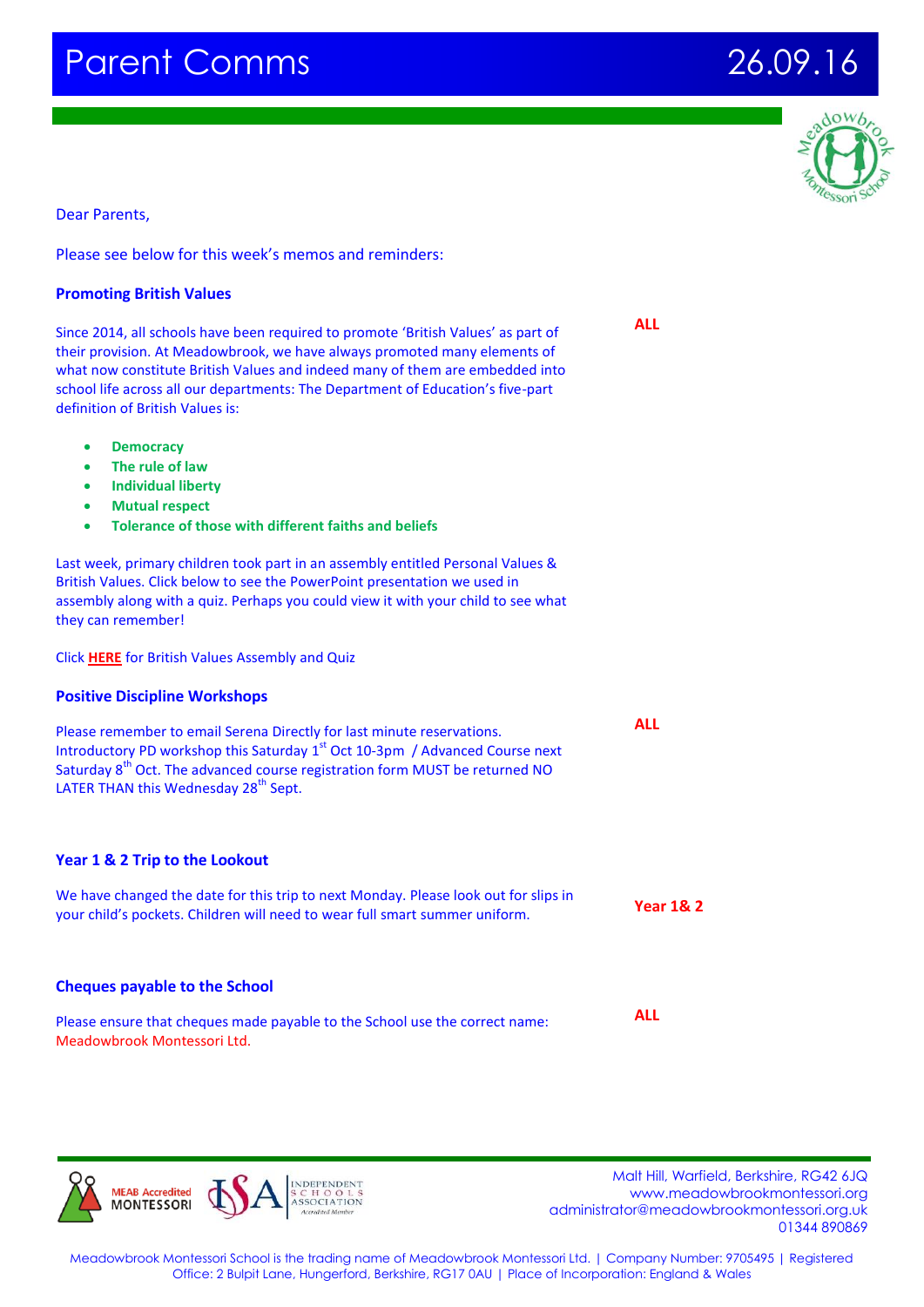

#### **Flu Vaccinations**

Parents of children in Years 1, 2 and 3 will once again be able to take advantage of the Nasal Flu Vaccination being offered by the NHS. Please see the letter attached to this week's Comms.

## **NSPCC Speak Up & Stay Safe Workshops**

These annual Safeguarding Assemblies and Workshops are scheduled to take place this week at Primary. See the letter attached.

## **Secondary School Options & Interview Technique**

Interview technique will begin this week for those students who will be undergoing secondary school interviews shortly. Parents of children in Year 3-6 will already have received a memo following Serena's meeting with the children. Please lookout for feedback in your child' pocket.

### **Year 5/6 Slips for Trip to Portsmouth**

**Please** can we have these back by **THIS WEDNESDAY**.

#### **Important Changes to Primary Assessment Protocol**

Following our audit and analysis of new assessment procedures (which were trialled last academic year) we have made the decision to reduce the number of assessments sat by our Primary children at the end of each term. As you may recall, following the introduction of Rising Stars work schemes, we introduced Rising Stars Progress Tests (designed to help teachers identify gaps in children's learning) and inform target setting and tracking systems. The data generated from these assessments is very useful but as many of the tests are end of topic, the number of assessment being sat, was in our view, too many. As we still want the data Progress Tests generate, we have decided to present them in a less high stakes manner and instead ask children to complete these assessments informally as class follow up work or as occasional scheduled homework assignments. IT IS ESSENTIAL therefore, that if being sent home you DO NOT provide children with the answers or rescue them when they appear to be searching for the answer! The assessments are **not** designed to measure attainment as such but rather to identify areas where further consolidation is required. If children do not complete the tasks independently, the data generated will provide us with inaccurate data and planning will not be tailored to meet the true needs of your children. In order to give children practice at test taking, the last 2 progress tests of each term will



 Malt Hill, Warfield, Berkshire, RG42 6JQ www.meadowbrookmontessori.org [administrator@meadowbrookmontessori.org.uk](mailto:administrator@meadowbrookmontessori.org.uk) 01344 890869

**Years 1, 2 & 3** 

**ALL PRIMARY (INFO ONLY FOR PRE/RECEPTION)**

**Years 3-6**

**Year 5/6**

**REC (INFO ONLY) - PRIMARY**

Meadowbrook Montessori School is the trading name of Meadowbrook Montessori Ltd. | Company Number: 9705495 | Registered Office: 2 Bulpit Lane, Hungerford, Berkshire, RG17 0AU | Place of Incorporation: England & Wales